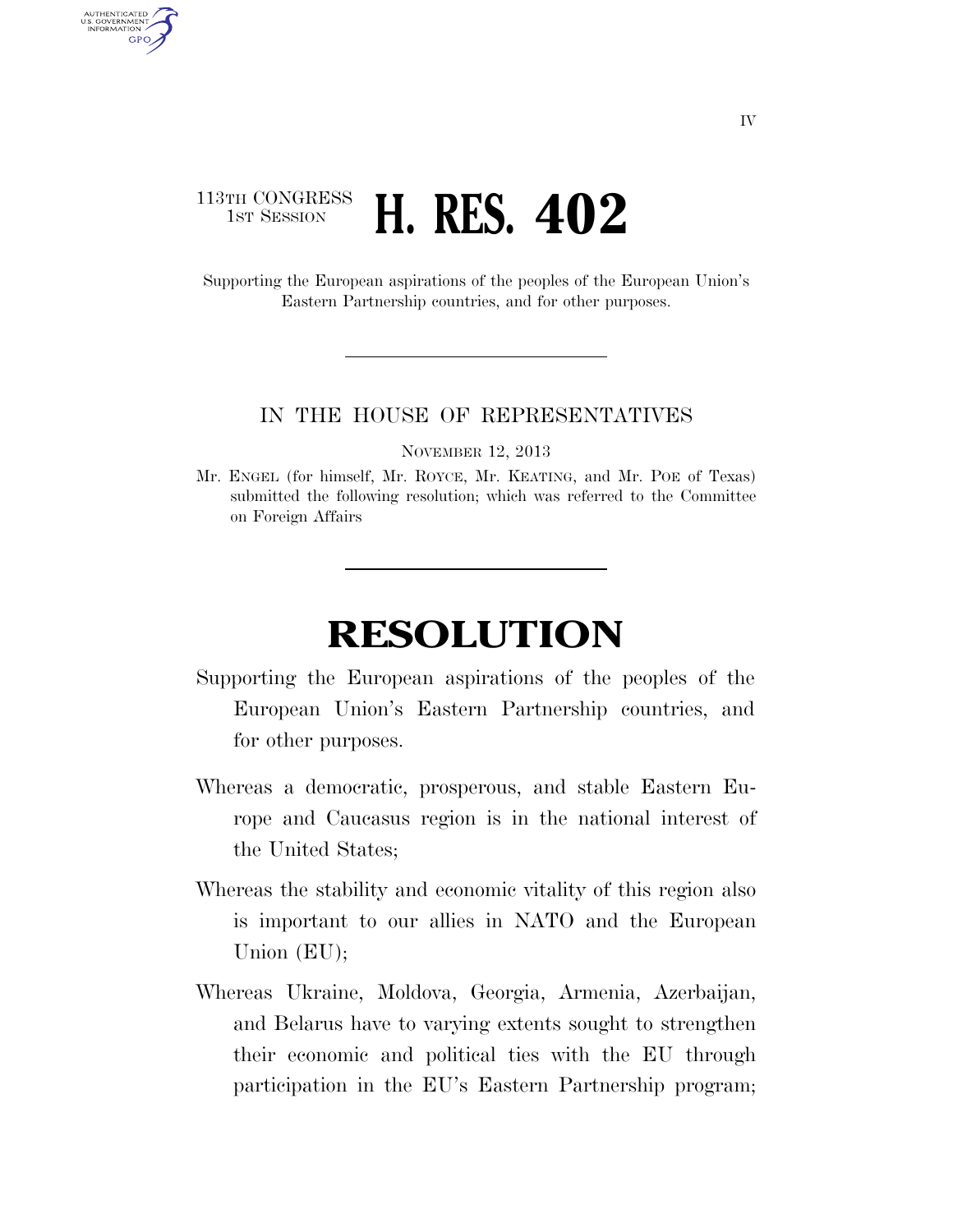- Whereas closer relations with the EU through the Eastern Partnership program will promote democratic values, good governance, and economic opportunity in the region;
- Whereas Ukraine may sign an EU Association Agreement, provided that it meets clear and essential EU conditions, and Moldova and Georgia may initial EU Association Agreements at the Eastern Partnership summit to be held in Vilnius, Lithuania, on November 28 and 29, 2013;
- Whereas these EU Association Agreements contain free trade and other provisions that will create the conditions for greater economic growth and will strengthen democratic institutions and norms, bolster the rule of law, and reduce corruption in signatory states;
- Whereas the EU's Eastern Partnership program and Association Agreements are voluntary associations;
- Whereas all sovereign states have the right to enter into voluntary partnerships of their choosing, in keeping with their interests and values;
- Whereas majorities of the populations of Ukraine, Moldova, Georgia, and other states in the region desire closer relations with the EU;
- Whereas the EU Association Agreements do not pose a threat to any nation, and all states in the region, including Russia, will benefit from the economic growth and increased rule of law and stability resulting from closer relations with the EU;
- Whereas Russia has sought to dissuade Ukraine, Moldova, Georgia, and Armenia from initialing or signing Association Agreements with the EU;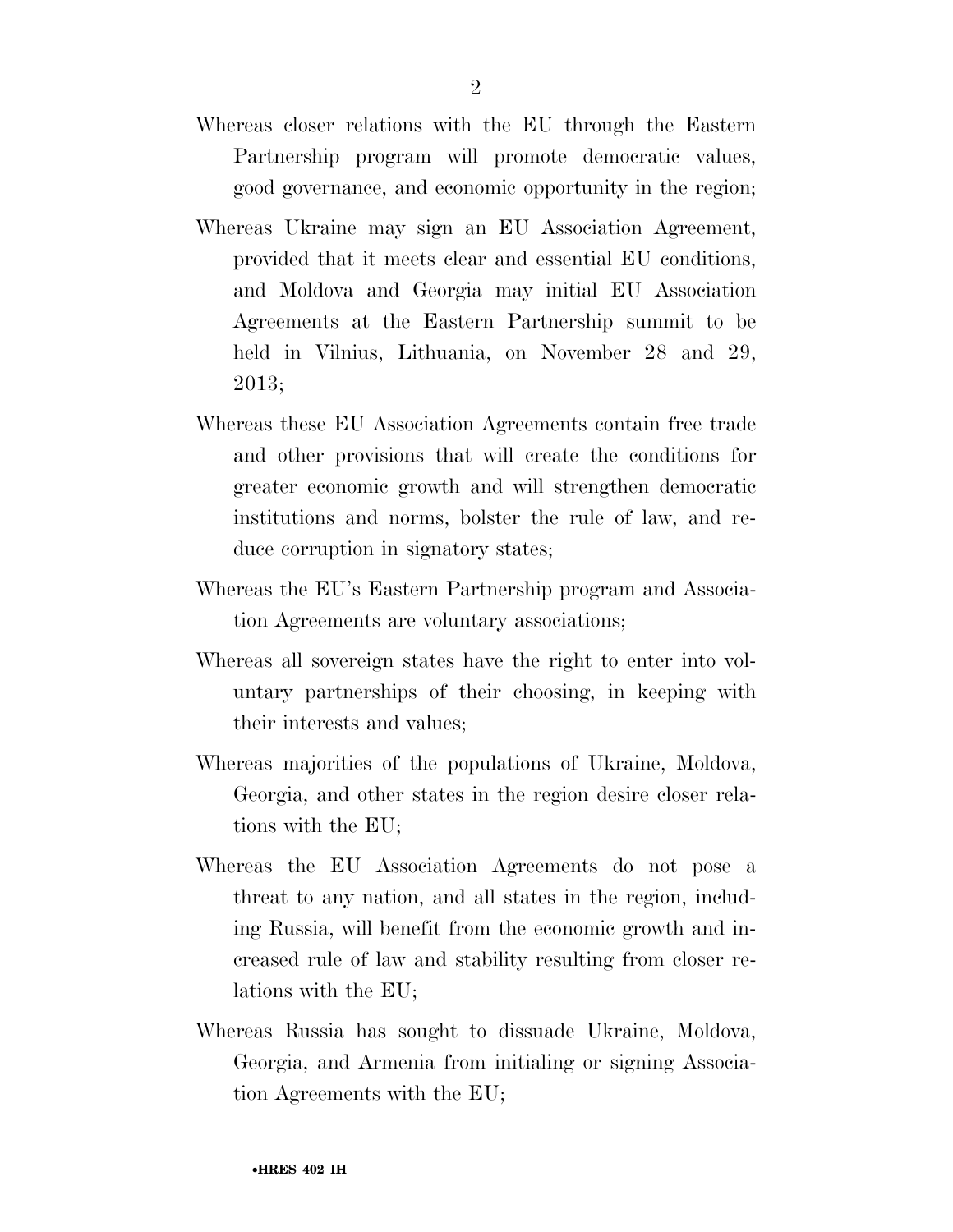- Whereas Russia has impeded some Ukrainian imports and banned the import of Moldovan wine;
- Whereas Russia has pressured Georgia, notably by erecting physical barriers along the Administrative Boundary Lines of the occupied Georgian regions of Abkhazia and South Ossetia, where Russian troops continue to be stationed despite a commitment in the 2008 ceasefire agreement to withdraw to pre-conflict positions;
- Whereas these actions contravene Russia's commitments under the Helsinki principles of the Organization for Security and Cooperation in Europe (OSCE) and the Charter of Paris, and also call into question Russia's World Trade Organization (WTO) commitments;
- Whereas the European Parliament on September 12, 2013, passed a resolution expressing support for the Eastern Partnership countries;
- Whereas the United States has long supported the European aspirations of the peoples of Ukraine, Moldova, and Georgia, as well as the other Eastern Partnership countries; and
- Whereas the United States believes that deepening ties with the EU will benefit these states, the wider region, and Russia, and will represent a step forward toward the realization of the vision of a democratic Europe, whole, free, and at peace: Now, therefore, be it
	- 1 *Resolved,* That the House of Representatives—
- 2 (1) supports the European aspirations of the 3 peoples of the Eastern Partnership countries;
- 4 (2) recognizes the significant benefits to these 5 and other countries in the Eastern Europe and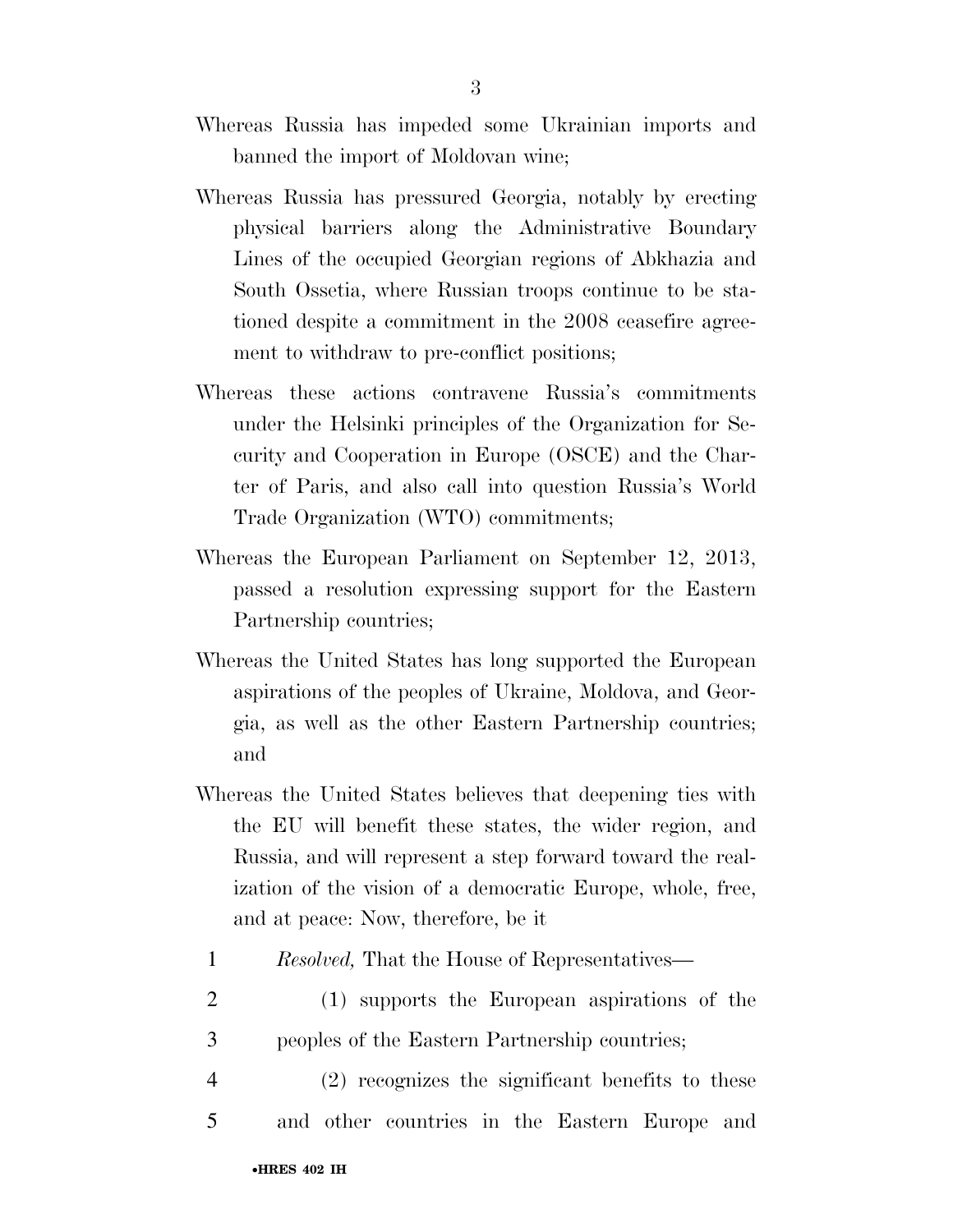| $\mathbf{1}$   | Caucasus region of closer economic and political ties  |
|----------------|--------------------------------------------------------|
| $\overline{2}$ | with the EU, which will spur economic growth,          |
| 3              | strengthen democratic institutions and norms, and      |
| $\overline{4}$ | bolster the rule of law in the region;                 |
| 5              | (3) supports the right of all sovereign states to      |
| 6              | enter into voluntary partnerships of their choosing,   |
| 7              | in keeping with their interests and values, and as     |
| 8              | enshrined in the OSCE's Helsinki principles;           |
| 9              | (4) rejects the concept of spheres of influence        |
| 10             | which would divide the European continent;             |
| 11             | (5) calls on the Government of Russia to re-           |
| 12             | spect the rights of states to make their own sov-      |
| 13             | ereign choices with regard to international partner-   |
| 14             | ships, including to sign Association Agreements with   |
| 15             | the EU;                                                |
| 16             | (6) applauds the significant progress Ukraine,         |
| 17             | Moldova, and Georgia have made in adopting demo-       |
| 18             | cratic norms and standards, calls on these states to   |
| 19             | continue to implement necessary reforms, and urges     |
| 20             | Ukraine to address the remaining essential require-    |
| 21             | ments for signing its Association Agreement with       |
| 22             | the EU: electoral and rule of law reforms and those    |
| 23             | related to selective justice, including the release of |
| 24             | ex-Prime Minister Yulia Tymoshenko;                    |